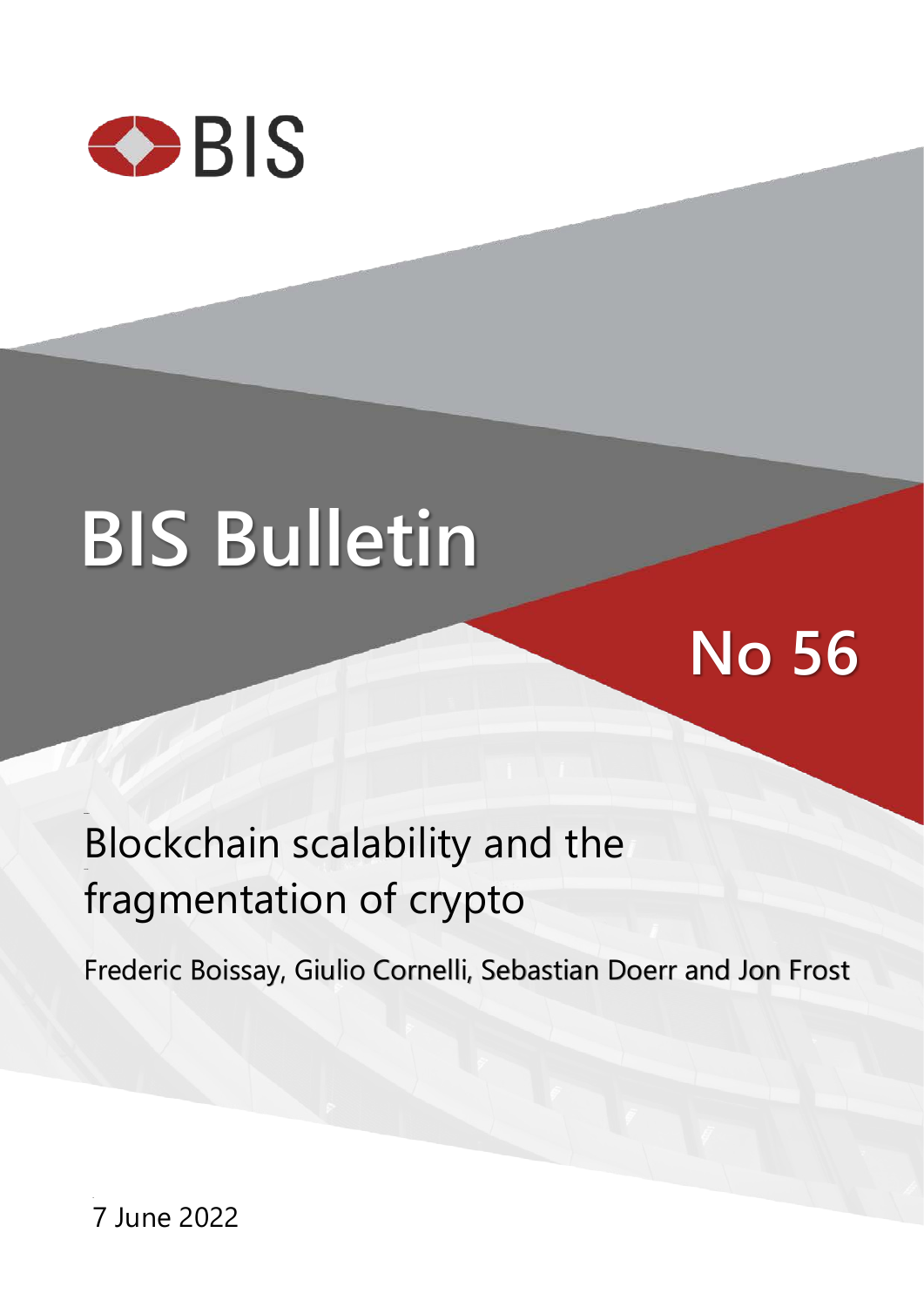BIS Bulletins are written by staff members of the Bank for International Settlements, and from time to time by other economists, and are published by the Bank. The papers are on subjects of topical interest and are technical in character. The views expressed in them are those of their authors and not necessarily the views of the BIS. The authors are grateful to Louisa Wagner for administrative support and to Martin Hood for editing.

The editor of the BIS Bulletin series is Hyun Song Shin.

This publication is available on the BIS website [\(www.bis.org\)](http://www.bis.org/).

*© Bank for International Settlements 2022. All rights reserved. Brief excerpts may be reproduced or translated provided the source is stated.*

ISSN: 2708-0420 (online) ISBN: 978-92-9259-562-3 (online)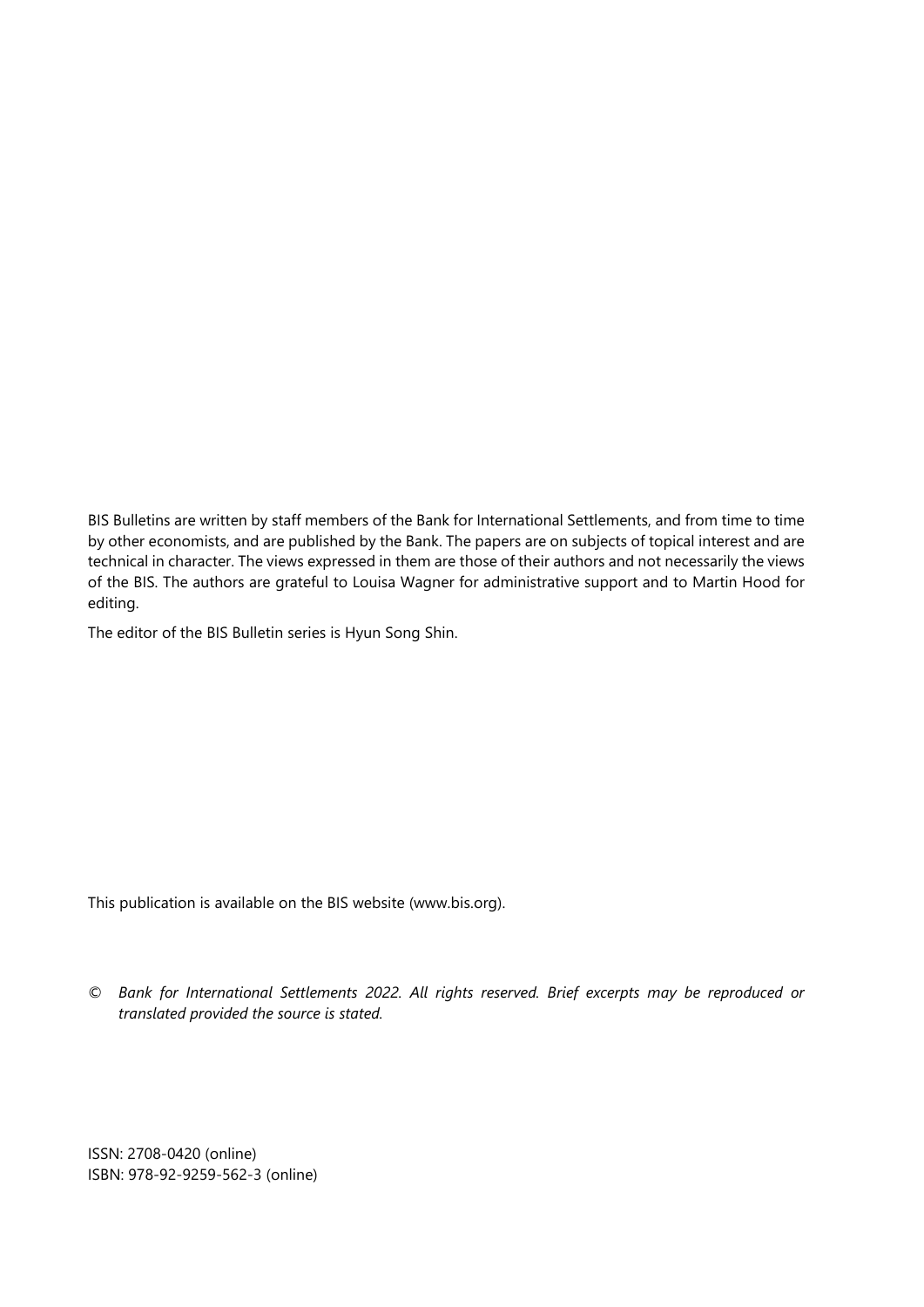#### Blockchain scalability and the fragmentation of crypto

#### *Key takeaways*

- *Permissionless blockchains work by providing monetary incentives to decentralised validators. Yet the mechanism for maintaining these incentives necessarily entails congestion effects and high fees. These high fees encourage the use of alternative chains, leading to a fragmentation of the crypto landscape.*
- *Newer blockchains have higher capacity, even if these come at the cost of greater centralisation and weaker security. Differences in the design also preclude blockchain interoperability.*
- *Limited scalability and a lack of interoperability not only prevent network effects from taking root, but a system of parallel blockchains also adds to governance and safety risks.*
- *Despite fragmentation, cryptocurrencies on different blockchains exhibit strong price co-movements, as they often share the same investor base, and growth is sustained by speculative buying of coins.*

The crypto universe saw explosive growth in the last two years. From January 2020 to November 2021, the value of cryptocurrencies rose more than tenfold, peaking at \$2.8 trn, before crashing to \$1.2 trn in June 2022. Assets locked in the decentralised finance (DeFi) space rose 180 times, to \$109 bn.

As the system grew, it started to fragment. Initially, most DeFi protocols ran on the Ethereum blockchain, which has relatively high fees. Yet since early 2021 newer rival networks, touted as "Ethereum killers", have gained market share (Graph 1, left-hand panel). In particular, Binance, Avalanche and – until recently – Terra rapidly increased their footprints. In early May 2022, the total value of cryptocurrencies associated with protocols on Ethereum made up just half of the overall assets locked into DeFi. [1](#page-2-0)

The fragmentation of the crypto landscape stands in stark contrast to traditional (payment) networks, which benefit from strong network effects. In the traditional system, the more users flock to a particular platform, the more attractive it becomes for new users to join that platform, creating a virtuous circle. This drives costs down, improves service quality and promotes financial inclusion (BIS (2021)). The recent launch and rapid adoption of Brazil's Pix instant payment system illustrates these dynamics. In just over a year since its launch, Pix has seen 114 million users sign up, or 67% of the adult population (Duarte et al (2022)).

This bulletin argues that fragmentation arises from inherent limitations of blockchains. To maintain a system of decentralised consensus on a blockchain, self-interested validators need to be rewarded for recording transactions. Achieving sufficiently high rewards requires the maximum number of transactions per block to be limited. As transactions near this limit, congestion increases the cost of transactions exponentially. While congestion and the associated high fees are needed to incentivise validators, users are induced to seek out alternative chains. This leads to a system of parallel blockchains that cannot harness network effects, raising concerns about the governance and safety of the entire system.

<span id="page-2-0"></span>In DeFi, a protocol refers to the code used for designing a decentralised application ("dApp") – or to the application itself, which allows transactions between users (eg lending, trading etc). Assets are "locked" in DeFi when they are used as collateral.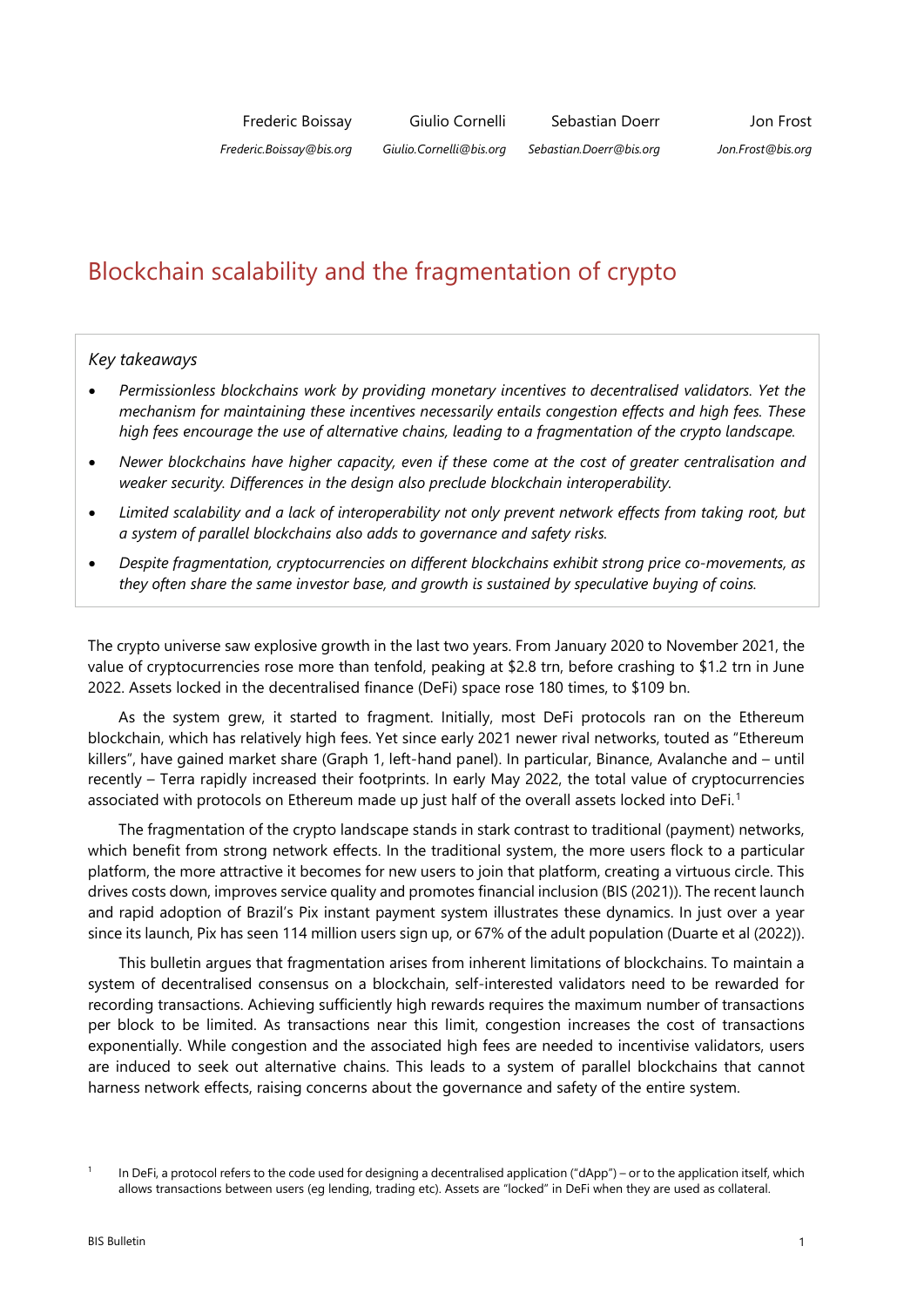#### Blockchains, crypto and DeFi

Crypto is built on permissionless distributed ledger technology (DLT), ie blockchains. [2](#page-3-0) Crucially, rather than putting trust in centralised intermediaries, eg banks and the central bank, the blockchain is sustained by a multitude of pseudo-anonymous, self-interested validators incentivised via rewards and fees.



 $^1$  One Gwei corresponds to 10<sup>-9</sup> ETH (ie 0.000000001 ETH). Outliers larger than 450 Gwei are excluded from the graph.  $^{-2}$  Transactions per day are shown on a logarithmic scale.

Sources: CoinGecko; Defi Llama[; Etherscan;](https://etherscan.io/) authors'calculations.

The use of blockchains and cryptocurrencies is essential in the move towards a decentralised system. With a blockchain, any participant can transact on a public ledger – whether in the form of fund transfers, locking of assets as collateral or other functions – without the need for a centralised intermediary that keeps track of transactions. Since all transactions are public, blockchains must feature pseudo-anonymity. As the history of transactions is publicly observable and tied to a specific wallet with a corresponding address, the true identity of the party behind transactions (ie the owner of the address) remains hidden.<sup>[3](#page-3-1)</sup>

Cryptocurrencies are the means of exchange among users and are also essential to reward validators for running and maintaining the decentralised system. Suppose Juanita wants to sell cryptocurrencies to Hiro. The buyer, Hiro (whose identity is hidden behind his cryptographic digital signature), would first broadcast the transaction details (addresses, amount, fees). Validators will then compete to verify the transaction, and whoever finishes first (ie emerges with a valid proof-of-work (PoW)) adds the transaction

<span id="page-3-0"></span><sup>&</sup>lt;sup>2</sup> Permissionless DLT allows any entrant to serve as a validator or node in the network (without permission), using an address (a type of pseudonym) rather than a verified identity – it is thus "pseudo-anonymous". New "blocks" of transactions are added to the ledger to create a blockchain. Blockchains are often referred to as "layer 1" networks, ie the base networks that can validate, process and finalise transactions on the chain without the need for another network. "Layer 2" solutions build on layer 1 networks, but transactions mostly happen off-chain and are only sporadically reported back to the underlying layer 1 chain.

<span id="page-3-1"></span><sup>&</sup>lt;sup>3</sup> Even though blockchains offer anonymity in principle, the full transaction history of specific cryptocurrencies is recorded on a public ledger. This means that if a user's address is identified, it is possible to trace the full history of that user's transactions – thus violating user privacy. These same features mean that blockchain analytics companies and law enforcement can make use of auxiliary information (eg posts on an online forum associated with transactions) to identify transacting parties.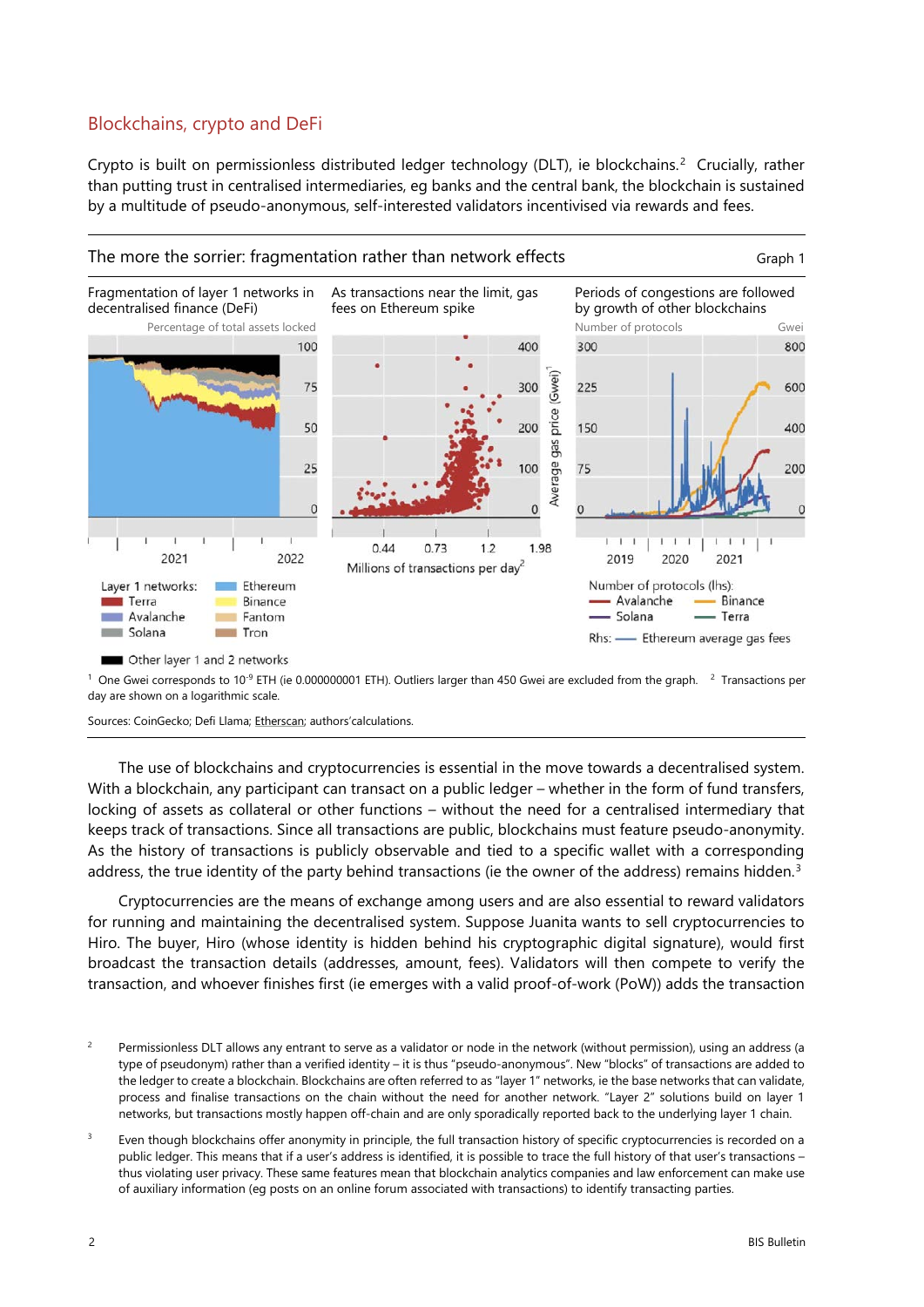to the blockchain. The updated blockchain is then shared among all miners and users, who verify that the transaction does not violate the past history. However, this process is costly, as it requires computing power or, in the case of proof-of-stake (PoS), significant amounts of staked cryptocurrency (ie "skin in the game"). [4](#page-4-0) Validators need to be compensated through monetary incentives, ie block rewards and fees. Fees are denominated in the cryptocurrency underpinning the specific blockchain network and are usually paid by the parties involved in a transaction. In Ethereum these are called "gas fees". The level of gas fees, which is determined primarily by the demand for transactions, fluctuates widely.

DeFi is a range of financial applications that aim to provide services and products similar to those of traditional finance, but in a decentralised manner built on blockchains (Aramonte et al (2021)). Transactions are executed in cryptocurrencies, often through self-executing code that triggers transactions if specific events occur ("smart contracts"), and they are recorded on the blockchain. Smart contracts were made possible by the development of Ethereum, the first major blockchain that allowed for programmability. This means that transactions or transfers can be made contingent on meeting certain pre-specified conditions. Blockchains with programmability thus underpin decentralised applications (dApps) that offer services such as lending or trading in cryptocurrencies.

#### Congestion and high fees lead to a fragmentation of the crypto landscape

It is the inherent features of blockchains – first and foremost, the need to incentivise decentralised nodes to validate transactions – that drive the fragmentation of the crypto landscape.

Self-interested validators are responsible for recording transactions on the blockchain. To ensure the integrity of the ledger, validators have to be incentivised through sufficiently high monetary rewards: Due to the pseudo-anonymity of the crypto system, they have no reputation to lose, cannot be fired and often cannot be held accountable in the legal system. Fees also need to be sufficiently high to deprive validators of an incentive to cheat and steal funds. Should fees become too low, the consensus mechanism would fail, undermining the security of the system. This trade-off is at the heart of the "blockchain scalability trilemma" between decentralisation, security and scalability (Buterin (2021)).

Thus, to guarantee sufficient rewards to validators, blockchains limit the number of transactions per block (Hubermann et al (2021)). On Ethereum, this currently implies a limit of about 30 transactions per second.<sup>[5](#page-4-1)</sup> Once requested transactions approach this limit, there is congestion, and the transaction cost increases exponentially (Graph 1, centre panel). The reason is that transactions offering higher fees are more likely to be validated, as they yield higher rewards. To avoid long waiting times, users offer higher fees, thereby bidding up the price during periods of congestion. For example, while transaction fees during times of modest traffic average around \$1, they can average more than 75 times higher on days with high congestion. The necessary limit to the number of transactions, which arises from economic incentives to ensure consensus, also means that simply adding validators will not overcome congestion.

The built-in limits to scale and associated high transaction costs lead to fragmentation as gas fees spike and users switch to alternative blockchains ("layer 1 networks") to transact at lower fees. For example, spikes in gas prices on Ethereum are followed by rapid growth in the number of protocols on other blockchains, eg Avalanche, Binance or Solana (Graph 1, right-hand panel). In consequence, as more users enter the DeFi system, more and more competing blockchains are used.

Even though newer blockchains initially share protocols with older ones, they differ in their specific design features. Indeed, the first protocols to run on new blockchains were already available on Ethereum (Graph 2, left-hand panel). This pattern suggests that users switch to other blockchains to perform

<span id="page-4-0"></span><sup>&</sup>lt;sup>4</sup> In a PoS system validators pledge ("stake") their own cryptocurrency as a type of collateral. If they neglect their duties or make fraudulent decisions, they are punished by losing some of their stake. In that sense, their stake serves as "skin in the game".

<span id="page-4-1"></span><sup>&</sup>lt;sup>5</sup> By comparison, Visa processes around 1,700 transactions per second on average.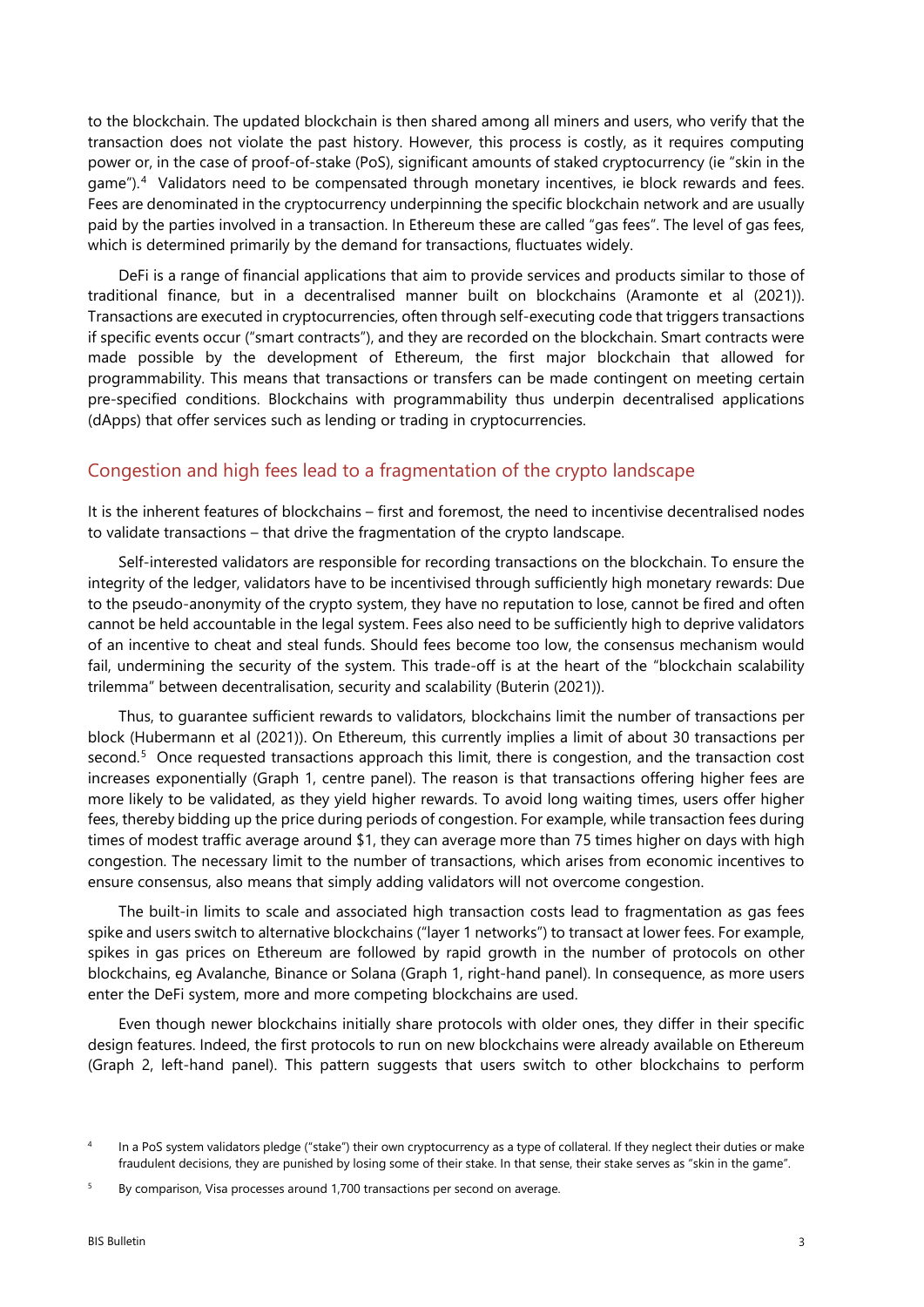transactions that became prohibitively expensive on Ethereum. However, newer blockchains often aim for higher transaction limits, even if these come at the cost of greater centralisation and weaker security.<sup>[6](#page-5-0)</sup>



 $^1$  Percentage of protocols running on a given blockchain that are also running on another blockchain (y-axis) as a function of the total number of protocols on the blockchain (x-axis). <sup>2</sup> <sup>2</sup> Based on bridges and cross-chain protocols.

Sources: CoinGecko; Defi Llama; authors' calculations.

#### More monies, more problems: interoperability, cross-chain bridges and security cracks

The fragmentation of the crypto system introduces additional risks, as different blockchains are not interoperable. Interoperability refers to the ability of protocols and validators to access and share information across different blockchains. In other words, this means that different blockchains can verify each other's transaction history and share the same "truth". However, interoperability is not achievable in practice: as chains feature different validation mechanisms, they cannot reach the same consensus about the validity of transactions on the other blockchain (Buterin (2016)).<sup>[7](#page-5-1)</sup>

To mitigate the problem of interoperability and allow for the transfer of coins across chains, "crosschain bridges" have emerged. For example, a user can send 100 Ether to a centralised party (the bridge), where the Ether is stored. This transaction would be validated on the Ethereum blockchain. The bridge then mints new currency on another chain of equivalent value to the 100 Ether and transfers it to the user. This second transaction would be recorded on the other blockchain, not on Ethereum. As the number of blockchains has increased, so has the number of bridges (Graph 2, right-hand panel). Not only do bridges not solve the fragmentation of the blockchain landscape, but they imply that the consensus mechanism is highly concentrated, thereby introducing new security risks. Bridges often require the majority of only a limited number of validators to verify transactions. Such consensus mechanisms allow for faster

<span id="page-5-0"></span><sup>&</sup>lt;sup>6</sup> Ethereum has over 300,000 validators, compared with ~1200 on Avalanche and ~1600 on Solana. In blockchains that rely on a larger network of validators and where each validator has only limited influence over the consensus, it is harder for one validator to manipulate the ledger. But this also means that every transaction takes longer to be validated, implying higher costs for validators, and hence higher required rewards. Such blockchains therefore get more rapidly congested. On blockchains with fewer validators, on the other hand, there is more potential for a group of validators to manipulate the network.

<span id="page-5-1"></span> $7$  Even if two chains shared the same validation mechanism, interoperability would not be achievable. As Buterin (2016) explains, "*[…] it is impossible for a mechanism inside chain A to fully validate chain B and a mechanism inside chain B to fully validate chain A at the same time, for the same […] reason why two boxes cannot simultaneously contain each other*".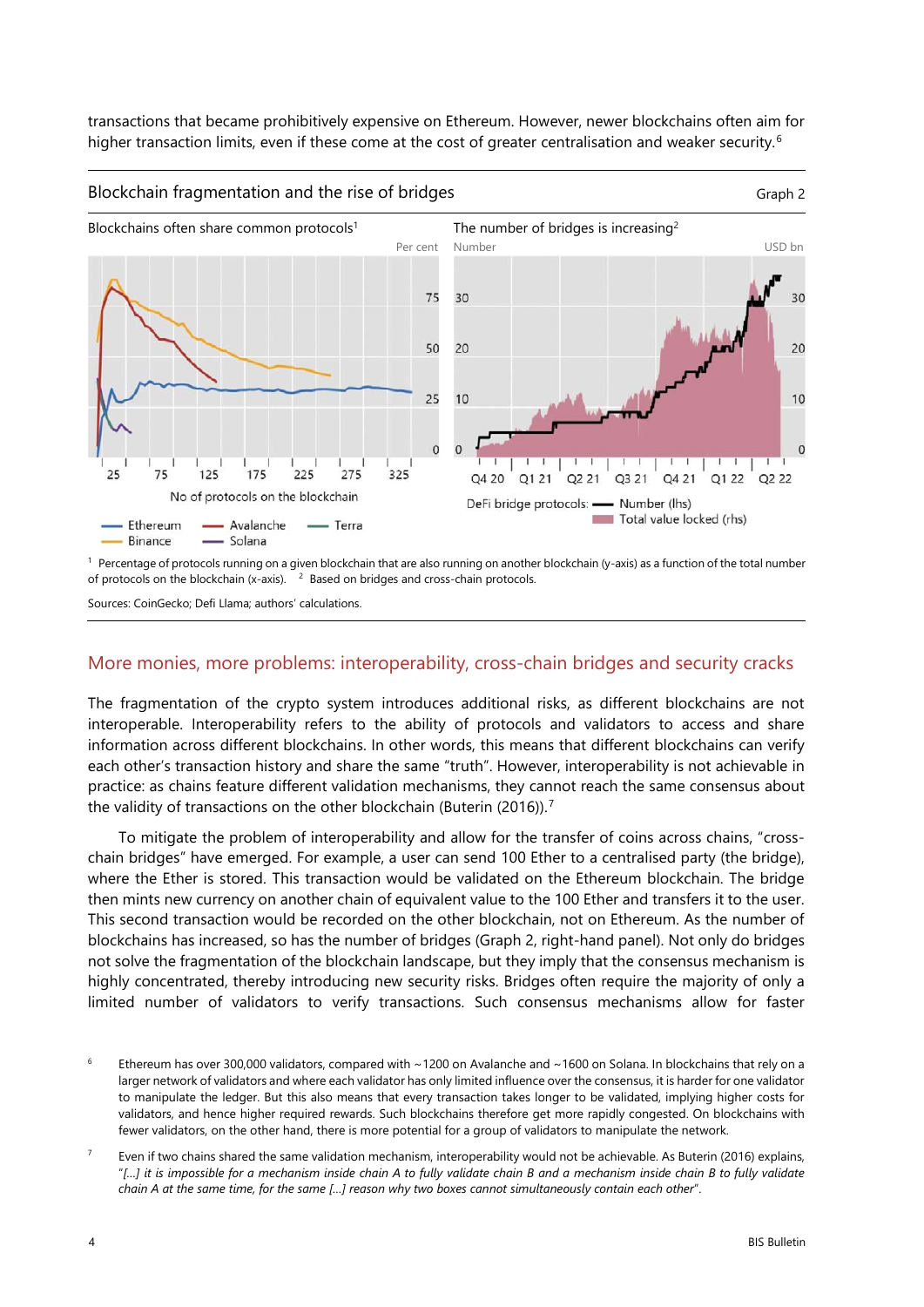transactions, but they generally rest on the trustworthiness of just a few validators, thus jeopardising security by increasing the risk of an attack. Indeed, cross-chain bridges have been at the centre of several recent high-profile hacks such as that recently affecting Axie Infinity – highlighting the vulnerability to security breaches.<sup>[8](#page-6-0)</sup>

Another attempt at achieving scalability are so-called "layer 2" solutions. Blockchains such as Ethereum, Avalanche, Binance or Solana, are commonly referred to as "layer 1" networks. Any transaction on a layer 1 blockchain is validated and recorded on the respective public ledger, ie "on-chain". In contrast, the bulk of transactions on layer 2 solutions (eg the Bitcoin Lightning Network) happen off-chain, and transactions are only sporadically reported back to the underlying layer 1 chain in bundles. Layer 2 blockchains thereby allow for higher transaction limits and lower fees, but at the cost of giving up decentralisation, posing risks similar to those of bridges.<sup>[9](#page-6-1)</sup>

Fragmentation without interoperability implies that cryptocurrencies cannot fulfil the role of money as a coordination device. Fundamentally, money is a social construct, as people accept money in the expectation that others will do so in the future. Money thereby exhibits positive network externalities: the more people use it, the more people are willing to do so. Ultimately, these network effects lead society to coordinate on one unique money, reducing transaction costs. Blockchains, on the other hand, feature negative network externalities. The more a given user transacts on one blockchain, the more they congest the system, and the higher the transaction fees for everybody else. Even if everyone wanted to transact in the same cryptocurrency, congestion would lead to new monies proliferating.



The system is sustained by an influx of new users, driving co-movement in prices Graph 3

<sup>1</sup> Based on five blockchains: Avalanche, Binance, Ethereum, Solana, Terra and, therefore, on 10 pairwise correlations of the blockchains' native coin prices over 2019–22. Correlations calculated over a 40-day rolling window.

Sources: @rchen8 via https://dune.com/queries/2972/5739; CoinGecko; CryptoCompare; Defi Llama; authors' calculations.

Despite the proliferation of monies, the system – driven by inflows of speculative users – exhibits strong co-movement in prices across cryptocurrencies. Periods of rising prices are usually followed by a

<span id="page-6-0"></span>The Axie Infinity hack is a good example of an attack on a bridge. Axie Infinity is a popular play-to-earn video game that runs on the Ronin layer 2 blockchain. A bridge allows users to transfer cryptocurrencies from Ronin to Ethereum, provided that a majority of the nine validators agree with the transaction. On 23 March 2022, hackers obtained the private keys of five validators, forged withdrawals from Ronin wallets and credited their own Ethereum wallet with \$625 million worth of Ether.

<span id="page-6-1"></span>Another proposed solution is sharding, which involves dividing up the work of validation among different groups of validators.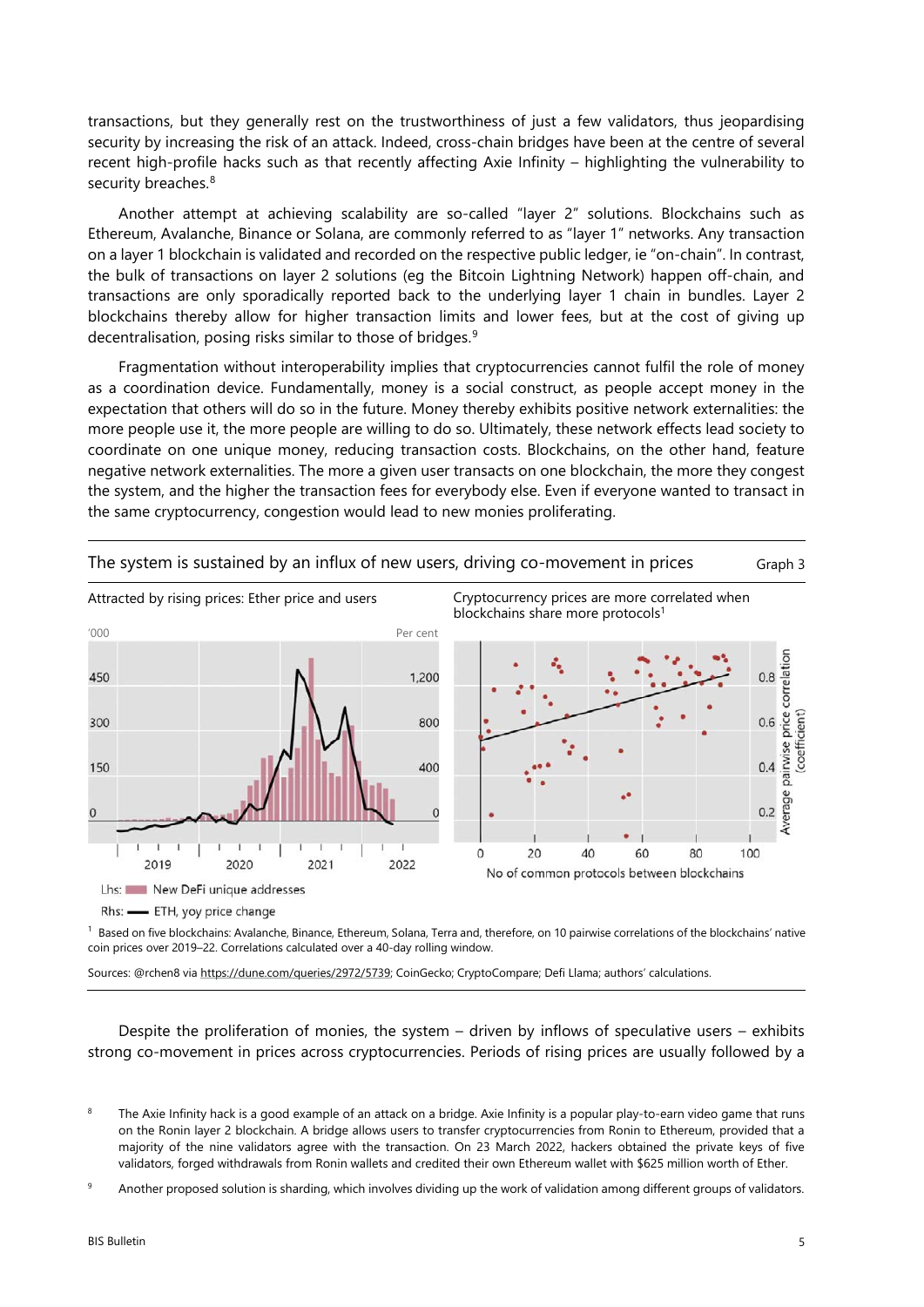further influx of users attracted by the potential of quick gains (Graph 3, left-hand panel). As the same user often also buys several cryptocurrencies (Shams (2020)), there is strong price co-movement. The pairwise correlation in cryptocurrency prices across different blockchains averaged 0.6 in Q1 2022, ranging from a low of 0.25 between Ethereum and Terra to a high of 0.91 between Ethereum and Bitcoin (right-hand panel). The price correlation of cryptocurrencies across two blockchains is especially high when the blockchains offer similar services (ie share common protocols, on the x-axis), suggesting that investors use comparable protocols to carry out similar transactions on different blockchains (eg borrow a stablecoin to speculate on another cryptocurrency). The crypto landscape hence offers little room for portfolio diversification.

When the influx of new users stops, the market can quickly unravel. The Terra blockchain, which collapsed spectacularly in May 2022, is one example. It relied on a coin, Luna, and an algorithmic stablecoin called TerraUSD. As the latter lost its peg, users rapidly lost confidence that the price of Luna would further increase. As a consequence, both TerraUSD and Luna experienced a classic run, causing their prices to collapse. This also led to security risks for the blockchain, itself. The Terra blockchain allowed for 10,000 transactions per second, but its delegated PoS mechanism meant that only about 130 delegators were responsible for validation. As the value of validators' Luna stakes fell to almost zero, anybody could have acquired a large amount of Luna to stake at almost no cost and become the dominant validator, thereby drastically increasing the risk of governance attacks. As a result, Terra had to halt its blockchain.

#### Conclusion

Building on permissionless blockchains, crypto and DeFi seek to create a radically different monetary system, but they suffer from inherent limitations. A system sustained by rewarding a set of decentralised but self-interested validators through fees means that network effects cannot unfold. Instead, the system is prone to fragmentation and costly to use.

Fragmentation means that crypto cannot fulfil the social role of money. Ultimately, money is a coordination device that facilitates economic exchange. It can only do so if there are network effects: as more users use one type of money, it becomes more attractive for others to use it. Looking to the future, there is more promise in innovations that build on trust in sovereign currencies.

#### References

Aramonte, S, W Huang and A Schrimpf (2021): "DeFi risks and the decentralisation illusion", *BIS Quarterly Review*, December.

Auer, R, C Monnet and H S Shin (2021): "Distributed ledgers and the governance of money", *BIS Working Papers*, no 924.

Bank for International Settlements (2021): *Annual Economic Report*, Chapter 3, "Central bank digital currencies: an opportunity for the monetary system", June.

Buterin, V (2021): "Why sharding is great: demystifying the technical properties", [https://vitalik.ca/general/2021/04/07/sharding.html.](https://vitalik.ca/general/2021/04/07/sharding.html)

Buterin, V (2016): "Chain interoperability", R3 Reports.

Duarte, A, J Frost, L Gambacorta, P Koo, H S Shin (2022): "Central banks, the monetary system and public payment infrastructures: lessons from Brazil's Pix", *BIS Bulletin*, no 52, March.

Huberman, G, J Leshno and C Moallemi (2021): "Monopoly without a monopolist: An economic analysis of the bitcoin payment system", *The Review of Economic Studies*, vol 88, no 6, pp 3011–40.

Shams, A (2020): ["The structure of cryptocurrency returns"](https://papers.ssrn.com/sol3/papers.cfm?abstract_id=3604322), *mimeo*.